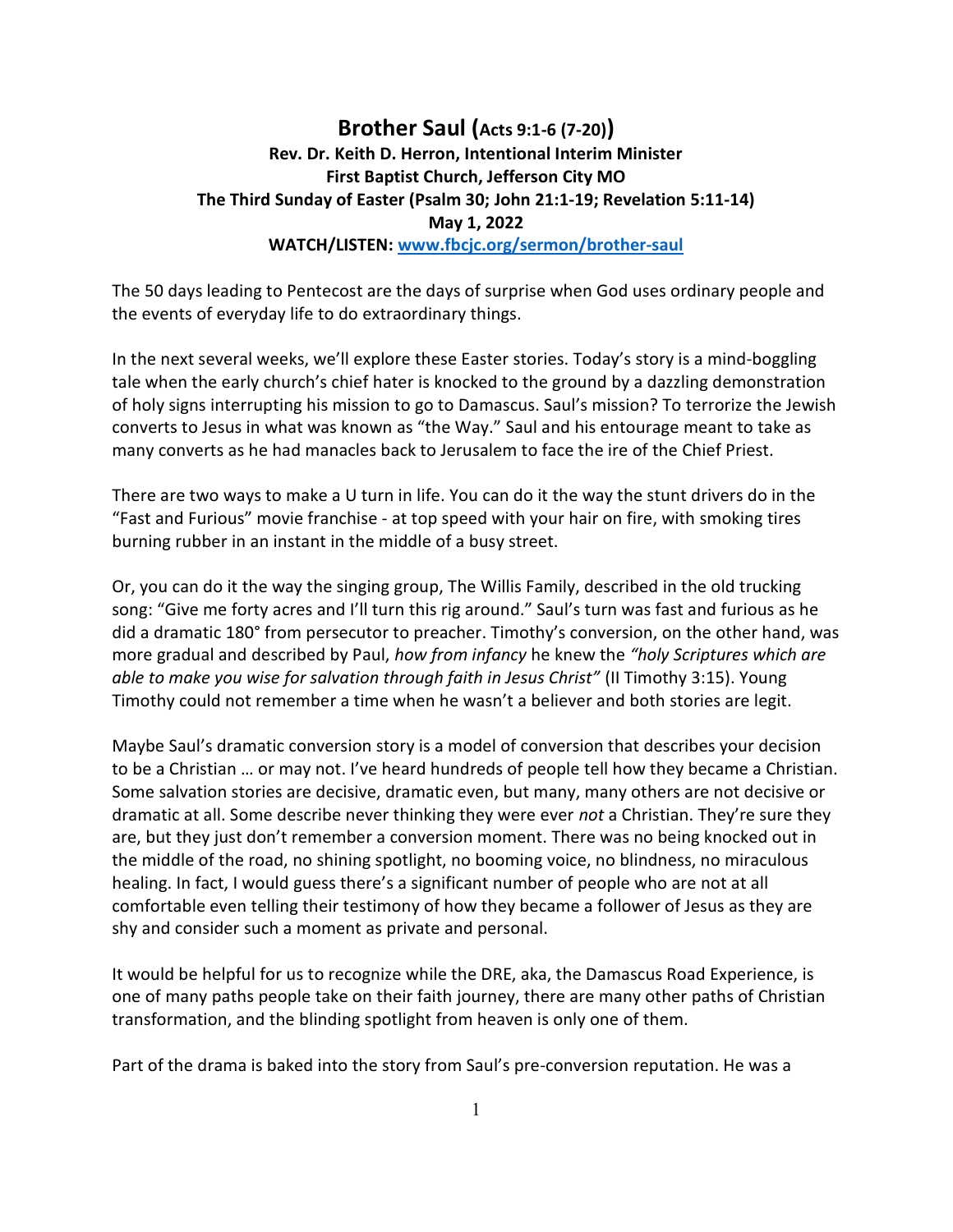feared character in the days following Jesus' 3-year ministry. His story of transformation stands in stark contrast to his role of fear-mongerer in the early church. Saul was a man of violence. He's described in Acts 7 at the stoning of Stephen because he was a true believer. Saul may not have thrown any rocks, but he held the cloaks of those who did. That footnote to Stephen's stoning is told so we have a better understanding how amazing his conversion was.1

But this faith story is not about Saul-turned-Paul alone. This story includes the whole community of believers in Damascus who were the target of Saul's violence. Saul had identified many of them by name to the high priest in Jerusalem who authorized him to search for them in Damascus so he could bring them back in chains to Jerusalem where they could be punished by the priests. Saul breathed threats of murder and the community of believers in Damascus knew of his impending arrival.

Often our lives are given direction by the mystery of the slender threads that occur. The slender threads are any unplanned gift or curse of circumstance that alters the trajectory of your life. Slender threads are the counter-melody to your wish to intentionally direct your path through the decisions you make, or they are the steps you take to control your future. The slender threads are those happenstances you don't control but that control you.

Even though we exert our free will and make plans and set goals and proceed with full confidence as though we are in control, it also seems true there is a larger hand at work in directing us through life. Call it fate or blind luck, call it destiny, or call it the hand of God. Call it what you will, but know, there are events and plans we control and there are intrusions and surprises we don't control.

At the same time Saul was knocked off his mount, God was also speaking to Ananias who was described simply as "a disciple," or better, "just a disciple." He was not the leader of the community, nor was he described as particularly heroic or courageous. Ananias was a common man and the Voice interrupted his personal concerns of safety and security.

Ananias makes a cameo appearance in Saul's conversion. We know nothing about him before or after this scene, only that he had a supremely important job in the history of the church. The job? Go visit Saul and deliver the will of God for his life: Saul was to take the name of Jesus to the Gentiles and kings and to the people of Israel. At first Ananias doubted the wisdom of this plan arguing: "You do know who this guy is – right, Lord?" "Go!" the Lord said. So, Ananias went.

It wasn't long before Saul took a new name. Often when a dramatic conversion captivates us and our lives are redirected to a new direction with a new purpose and a deeply spiritual encounter that grows out of the ashes of the old life, we may choose a new name. So, Saul

l

<sup>1</sup> C. Eric Lincoln, "Have you been to Damascus?" Sermons from Duke Chapel, Voices from "A Great Towering Church," edited by William H. Willimon, Duke University Press, 2005